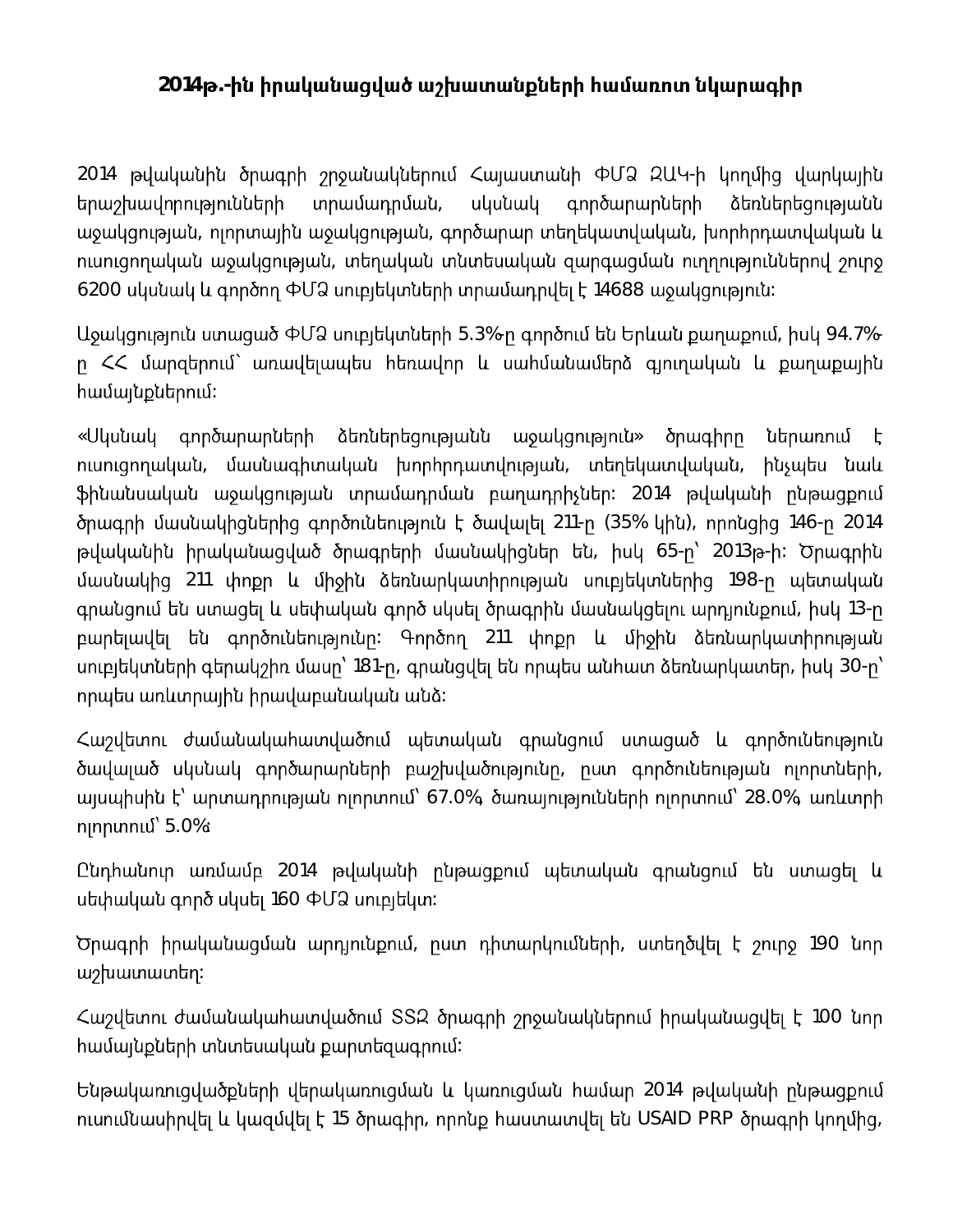լրամշակման և հաստատման ներկայացնելու փուլում են։ Հաստատված ևս  $3 - n$ ենթակառուցվածքային ծրագրերից 4-ն արդեն իրականացվել են։

## Իրականցված ենթակառուցվածքային ծրագրեր

- Գեղարքունիքի մարզի Նորաշեն համալնքում կառուցվել է արոտավալրերի խմելու ջրի  $1.$ ցանց և խմոցներ։ Տեղադրվել են 10 հատ 10 մետրանոց խմոցներ և մոտ 500 մետր երկարությամբ <sub>sp</sub>ughδ: Համայնքում wju աջակցությունից oqunulty են տնտեսությունների 95 %-ը, որոնք զբաղվում են անասնապահությամբ։
- 2. Sավուշի մարզի Պտաղավան համալնքում իրականացվել է ոռոգման ցանցի մասնակի վերակառուցում։ 1536մ երկարությամբ պոլիէթիլենային խողովակներով ջրագիծ է կառուցվել, որը միացվել է գոլություն ունեցող ցանցին։ Ալստեղ տարիներ շարունակ չեն ջրվել ալգիները։ Ծրագրի իրականացման արդյունքում 35 hա hողատարածք դարձել է ոռոգելի։ Արդյունքում մոտ 330 տնտեսություններ կստանան ավելի շատ բերք և այգիների ընդյալնման պայմաններ։
- Տավուշի մարզի Դեղձավան համայնքում ևս իրականացվել է ոռոգման ցանցի  $3.$ մասնակի վերակառուցում։ Այստեղ ջրի բացակայության պատճառով եղած այգիներն երկարությամբ ամբողջությամբ չորացել են։ Կառուցված  $914J$ **ο** ορωσιαλισμ hնարավորություն է տալիս նոր այգիներ hիմնել՝ մոտ 32 hա տարածության վրա, որից օգտվելու են 70 տնտեսություններ։
- Տավուշի մարզի Զորական համայնքում իրականացվել է ոռոգման ցանցի մասնակի  $4.$ վերակառուցում։ 1194մ երկարությամբ նոր ոռոգման ցանցի կառուցումը բարելավելու է տնամերձ հողերում եղած այգիների վիճակը և նպաստելու է նոր այգիների հիմնմանը։ Ընդիանուր առմամբ ոռոգելի է դառնում 35 հա որից օգտվում են 120 տնտեսություններ։

2014 թրնթացքում ներկրվել է 168 hատ նոր բելառուսական MT3 82.1 մակնիշի տրակտոր։ Հաշվետու ժամանակահատվածում վաճառվել է 181 միավոր գյուղ. տեխնիկա և հարակից uwnpwynnnuututin, nnnughq 160-n' MT3 82.1 uwyuhah unuuyunnn:

Նուլն թվականի նոլեմբերի 21-ի դրությամբ ներկրվել և վաճառվել է 4 hատ "Niva effect" **h**uguhuunhyuhuuyup ynupuju:

Հաշվետու ժամանակահատվածում Ձեռնարկությունների եվրոպական ցանցի (253) գործունեության շրջանակներում աշխատանքներ են իրականացվել Հայաստանում ՁԵՑ-ի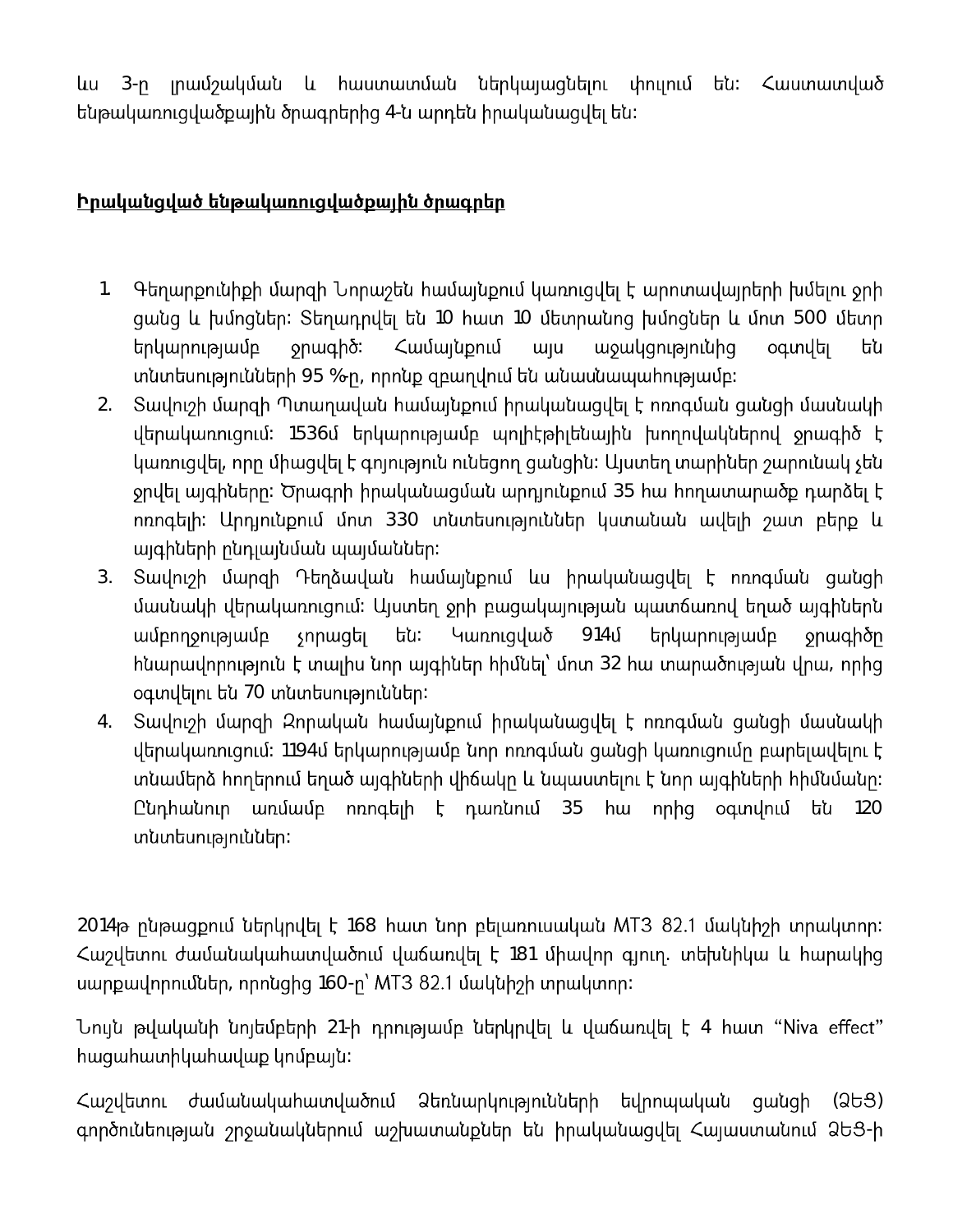տեղեկատվության գործունեության վերաբերյալ տարածման, հայաստանյան  $\mathsf{u}$ արտասահմանյան ձեռնարկությունների միջև գործարար կապերի հաստատման, գործարար <u>իամագործակցության իիմնապաշարի իամալրման, ՁԵՅ-ի անդամ կազմակերպությունների</u> միջև կապերի հաստատման և համագործակցության ընդլայնման, տեղեկատվության փոխանակման և այլ ուղղություններով։

Ընդիանուր առմամբ 2014 թվականի ընթացքում ՁԵՑ-ի շրջանակներում տրամադրվել է 186 աջակցություն՝ թվով 154 ՓՄՁ սուբլեկտներին, այդ թվում՝

- 18 ՓՄՁ սուբլեկտների գործարար նկարագրեր տեղադրվել են Ձեռնարկությունների Եվրոպական Ցանցում,

 $-$  41 ՓՄՁ սուբյեկտների կողմից ստացված հարցումներ տեղադրվել են ՁԵՑ-ում,

- 16 ՓՄՁ սուբլեկտների համար նախապատրաստվել և ՁԵՑ համապատասխան գործընկերներին են ուղարկվել 39 հետաքրքրության առաջարկներ,

- Հայաստանյան 73 ՓՄՁ սուբյեկտների նկատմամբ ստացվել են 83 հետաքրքրության առաջարկներ և ներկայացվել են նշված ընկերությունների տվյալները,

- 5 ՓՄՁ սուբլեկտներ մասնակցել են միջազգային միջոցառման,

- 1 ՓՄՁ սուբլեկտ կնքել է համագործակցության համաձայնագիր։

ՈԱԾ-երի շրջանակներում 2014 թվականի ընթացքում տրամադրվել է 199 աջակցություն, որից 181-ը տեխնոլոգիական դասընթացի, անհատական խորհրդատվությունների, իսկ 18-ը՝ տեխնոլոգիական դրամաշնորիների տեսքով։

*<u>Cumultunnu</u>* ժամանակահատվածում գործարար խորհրդատվություն ուսուզում, և տեղեկատվության տրամադրման ուղղություններով, ընդհանուր առմամբ, գործող և սկսնակ  $\Phi$ Մ $\Omega$  սուբլեկտների տրամադրվել է 13564 աջակցություն, այդ թվում 500-ը՝ ուսուցողական աջակցության ծրագրի շրջանակներում։

2014 թվականի ընթացքում ֆինանսական աջակցություն են ստացել առավել իրատեսական գործարար ծրագրեր ներկայացրած 225 սկսնակ գործարարներ։

Ծրագրի շրջանակներում 2014 թվականի ընթացքում իրականացվել է «Սկսնակ գործարարների ձեռներեցությանն աջակցություն» ծրագիր հինգ վայրերում՝ Երևանում, ՀՀ Վալոց Ձորի մարզի Եղեգնաձոր, Կոտալքի մարզի Եղվարդ, Գեղարքունիքի մարզի Մարտունի և Արագածոտնի մարզի Աշտարակ քաղաքներում, որոնց 108 մասնակիցներից 59ր  $(55%)$ ՝ կանայք են։